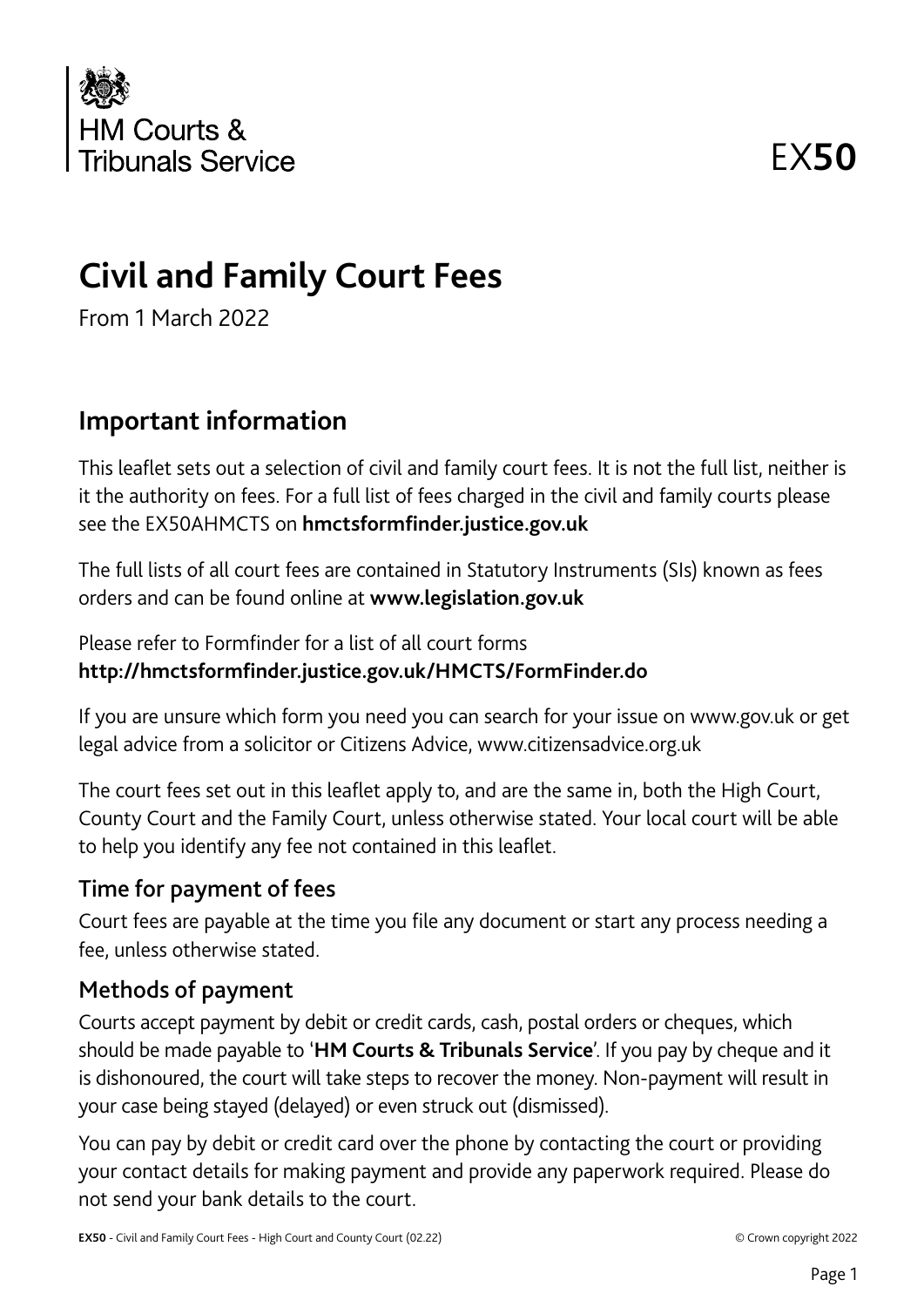## What if I cannot afford to pay a court fee?

You may not have to pay a fee, or you may get some money off it if you only have a small amount of savings and investments, receive certain benefits or are on a low income. This is sometimes known as 'fee remission.'

You can apply for help with court and tribunal fees online at **www.gov.uk/help-withcourt-fees** or through the 'EX160 Apply for help with fees' form and 'EX160A – How to apply for help with fees' guidance.

#### Refunds

If you have applied to issue a claim by post, and the defendant settles the dispute before your claim is processed by the court or business centre, you will be entitled to a refund as long as you have told us that the claim should not be issued.

If your case settles please email or phone the relevant County Court hearing centre or business centre. The contact details can be found at **www.gov.uk/find-court-tribunal**

You should keep a record of the fact that you have told us.

If your claim has already been issued, you can recover the cost of your court fee from the defendant.

Please do not cancel a cheque or card payment to HM Courts & Tribunals Service. Cancellation of a cheque or payment could result in us pursuing the fee from you as a civil debt.

HM Courts & Tribunals Service typically only refunds fees where the court has made a processing error, i.e. the court have processed a claim or application even though you have requested that it should not be processed.

Refunds will not be provided for any duplicate application or claim that is received at court due to it being sent via multiple channels (such as post and email) or multiple times. The Court Manager has the discretion to approve refunds that are the result of a genuine error.

If you want to apply for a fee refund, please write to the relevant County Court hearing centre or business centre (details can be found on Court and Tribunal Finder **www.gov.uk/find-court-tribunal**) explaining why you think you should have a refund. Applications should be made as soon as possible after payment of the fee.

Please note that fee refunds will not be provided for claims issued through MCOL or PCOL unless there has been a system error, i.e. where a fee has been charged twice.

Refunds requested under the fee remission scheme will not be provided in relation to fees paid on MCOL.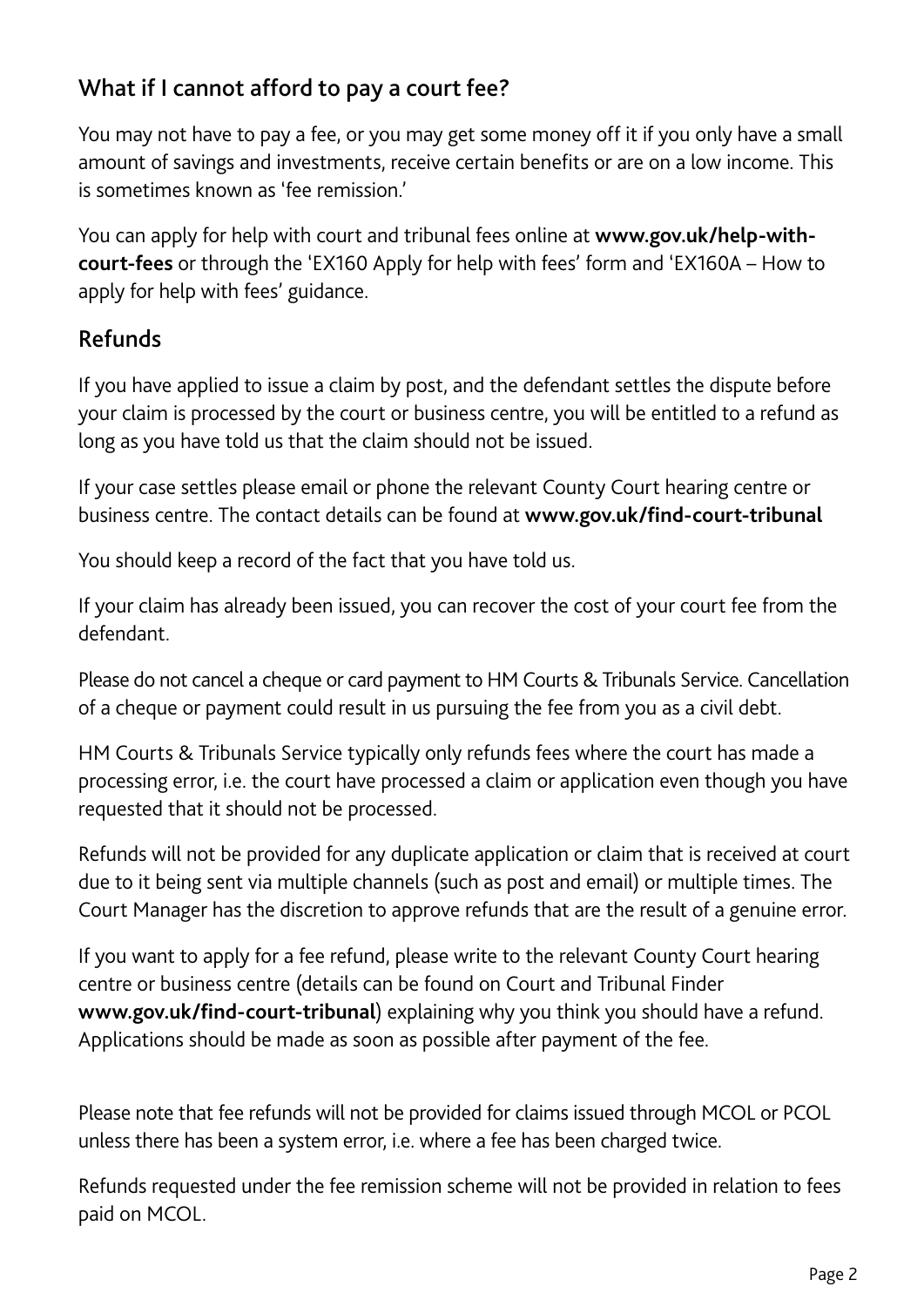### Online services

HM Courts & Tribunals Service has two internet based services: Money Claim Online (MCOL) for some money claims up to the value of £99,999.99, and Possession Claim Online (PCOL) for possessions concerning rent or mortgage arrears. You can use either of these simple, convenient and secure processes and pay a fee online by debit or credit card.

For more information ask court staff or visit our websites:

**www.moneyclaim.gov.uk**

**www.possessionclaim.gov.uk**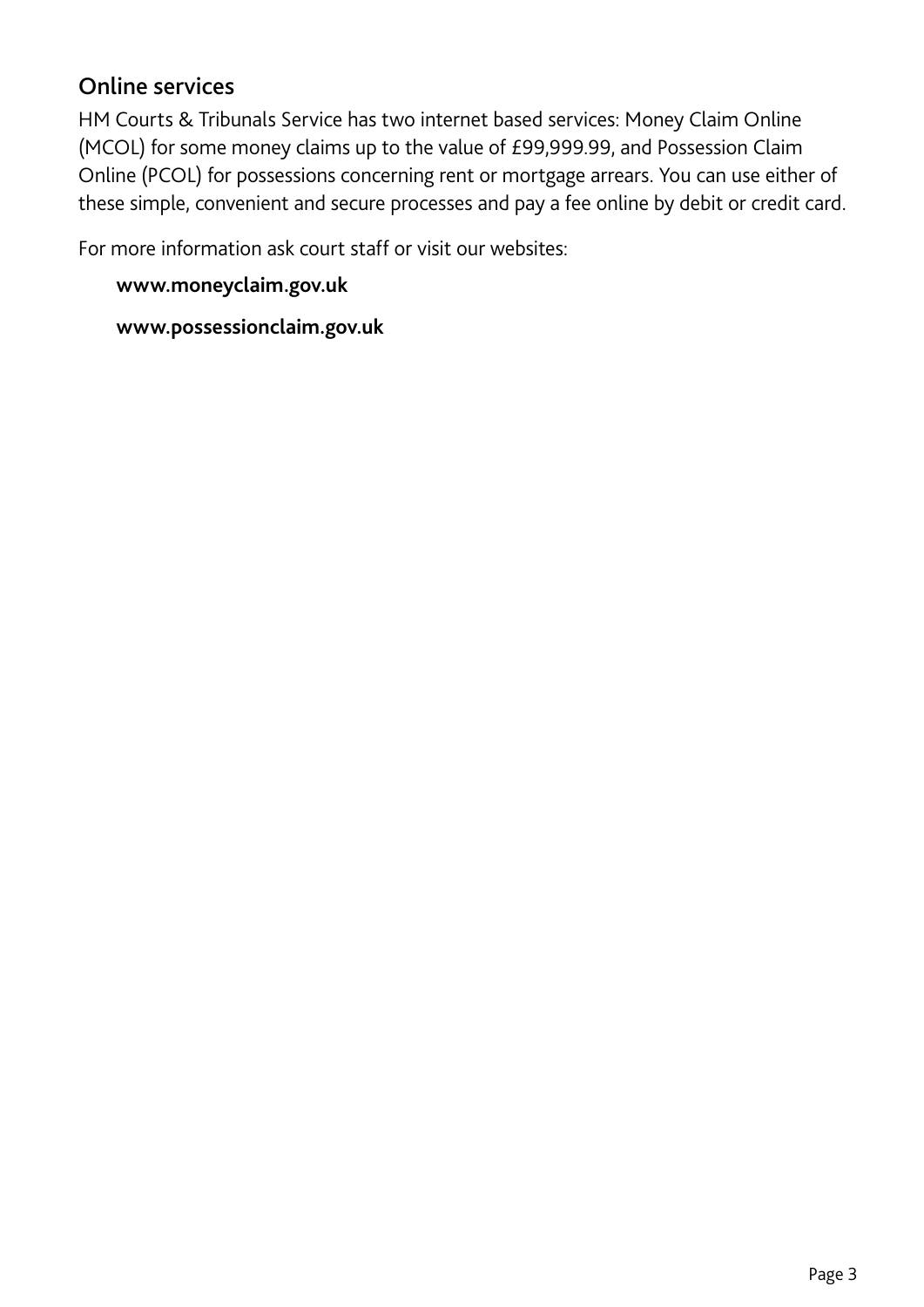## **Contents Page**

## **Civil court fees**

| 1.               | Issuing claims                                        | Page 5  |
|------------------|-------------------------------------------------------|---------|
| 2.               | General fees including. applications and hearing fees | Page 7  |
| 3.               | Appeals                                               | Page 9  |
| $\overline{4}$ . | Companies Acts and Insolvency                         | Page 10 |
| 5.               | Other civil fees including copy documents and costs   | Page 11 |
| 6.               | Civil Enforcement                                     | Page 12 |
| 7.               | Civil Magistrates fees                                | Page 14 |

## **Family court fees**

| 7.  | Marriage and Civil Partnership                        | Page 15 |
|-----|-------------------------------------------------------|---------|
| 8.  | <b>Financial orders</b>                               | Page 15 |
| 9.  | Applications for injunctions                          | Page 15 |
| 10. | Forced marriage applications                          | Page 16 |
| 11. | <b>Children Act applications</b>                      | Page 16 |
| 12. | Adoption                                              | Page 17 |
| 13. | Applications within proceedings                       | Page 18 |
| 14. | Appeals                                               | Page 18 |
| 15. | Other family fees including. copy documents and costs | Page 19 |
| 16. | <b>Family Enforcement</b>                             | Page 20 |
| 17. | Searches                                              | Page 21 |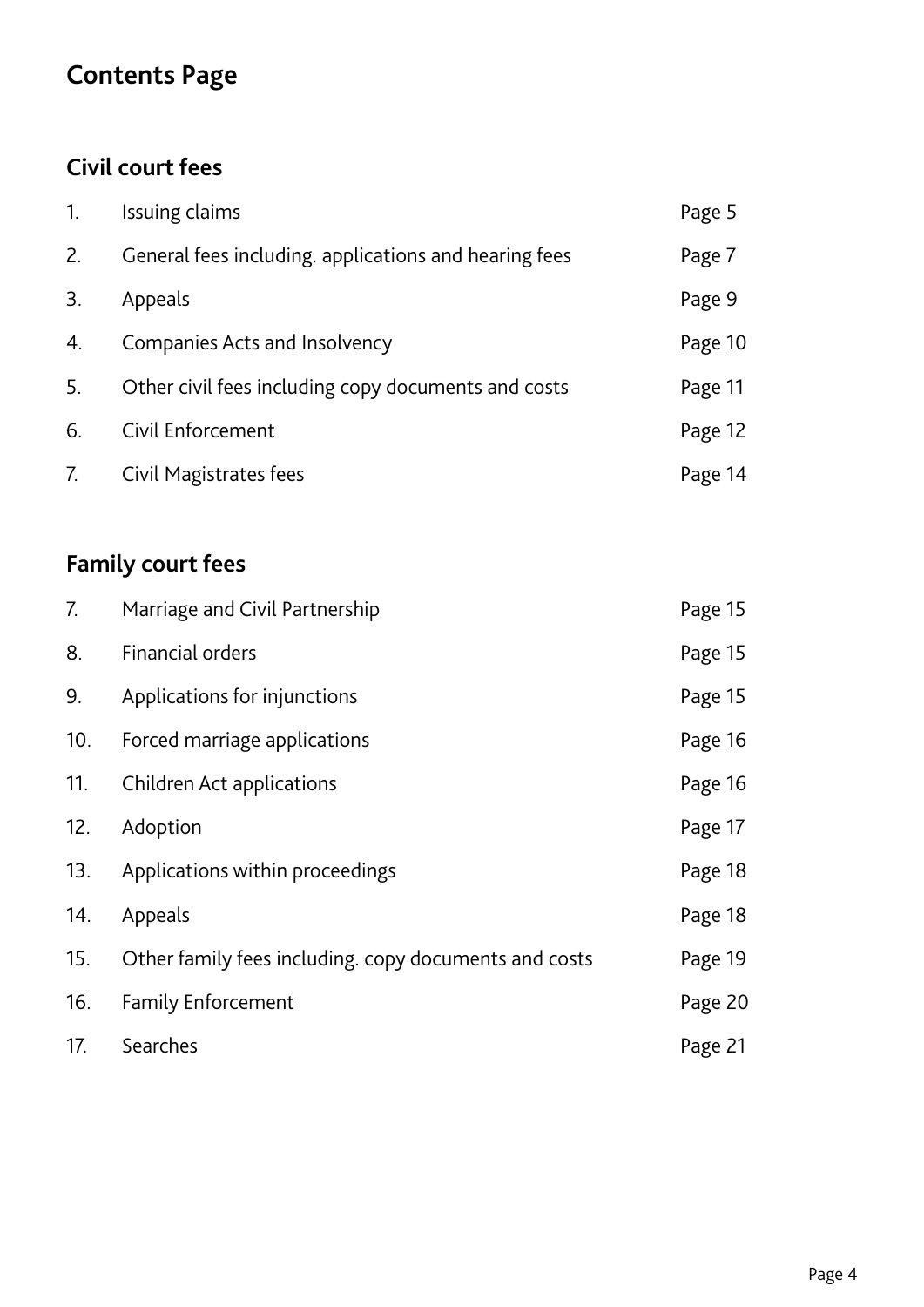## **Civil court fees**

## Issuing claims

#### Money claims – Civil Fees Order 1.1-1.2

To issue a claim for money, the fees are based on the amount claimed, including interest. For Court Issued Claims, please round fractions of pence down to the nearest penny. Example: A Fee calculated as being £1050.5096 rounds down to a payable fee of £1050.50:

| Value of your claim | Fee payable |                  |          |                                 |
|---------------------|-------------|------------------|----------|---------------------------------|
| Up to               | £300        |                  |          | £35                             |
| Greater than        | £300        | but no more than | £500     | £50                             |
| Greater than        | £500        | but no more than | £1,000   | £70                             |
| Greater than        | £1,000      | but no more than | £1,500   | £80                             |
| Greater than        | £1,500      | but no more than | £3,000   | £115                            |
| Greater than        | £3,000      | but no more than | £5,000   | £205                            |
| Greater than        | £5,000      | but no more than | £10,000  | £455                            |
| Greater than        | £10,000     | but no more than | £200,000 | 5% of the value<br>of the claim |
| Greater than        | £200,000    |                  |          | £10,000                         |

Maximum amount for Secure Data Transfer (SDT) or Money Claim OnLine (MCOL) £99,999.99

**Secure Data Transfer** is a secure system to enable customers issuing in bulk to upload and transfer data files directly from their systems to HM Courts & Tribunals Service systems.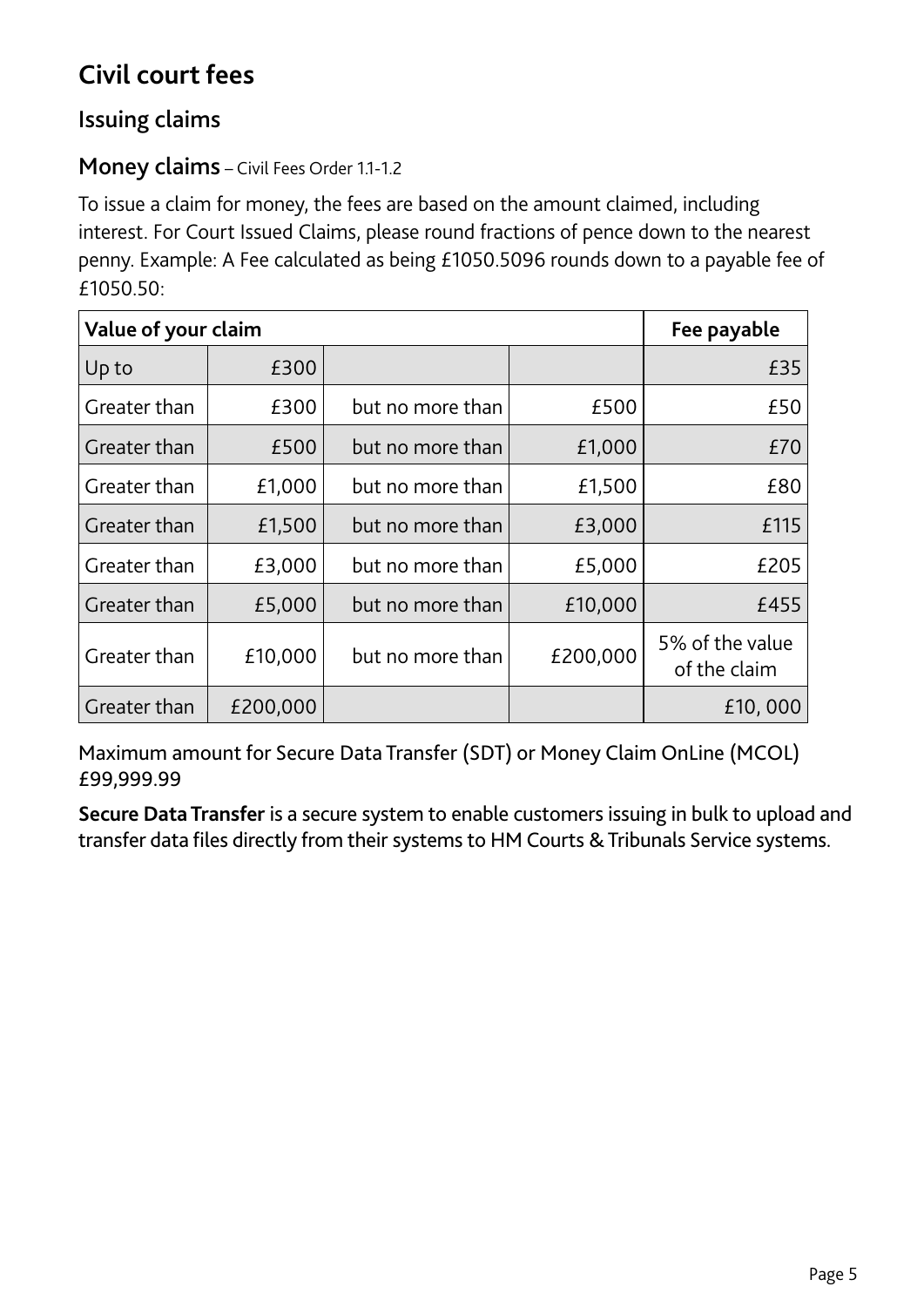#### Non-money claims

To issue a claim for possession – fees order 1.4

| High Court possessions                                                                                                                                                                                              | £480 |
|---------------------------------------------------------------------------------------------------------------------------------------------------------------------------------------------------------------------|------|
| <b>County Court possessions</b>                                                                                                                                                                                     | £355 |
|                                                                                                                                                                                                                     |      |
| To issue a claim for something other than money or possessions (e.g. civil<br>injunctions, gas injunctions, anti-social behaviour injunctions) the fees are<br>based on where you start your claim - fees order 1.5 |      |
| High Court (including possession claims)                                                                                                                                                                            | £569 |
| County Court                                                                                                                                                                                                        | £332 |
|                                                                                                                                                                                                                     |      |

If you file an application for a non-money claim (other than a claim for possession of land or recovery of goods) and a claim for damages, both court fees must be paid.

Example: County Court fee or High Court fee (fee 1.5 above) plus relevant money claim fee (the court issued claim fee 1.1 on page 5).

Certain non-money claims will attract the hearing fees set out on page 7. Check with the court to see if your case is affected.

#### Other fees associated with starting a claim

| Issue proceedings against a party or parties not named in the proceedings<br>– fees order 1.6 | <b>£59</b> |
|-----------------------------------------------------------------------------------------------|------------|
| Permission to issue proceedings – fees order 1.8(a)                                           | £59        |

Please note, the fees in this section are not paid in respect of applications to commence proceedings under the Companies Act or in Insolvency proceedings. Instead, please see page 10.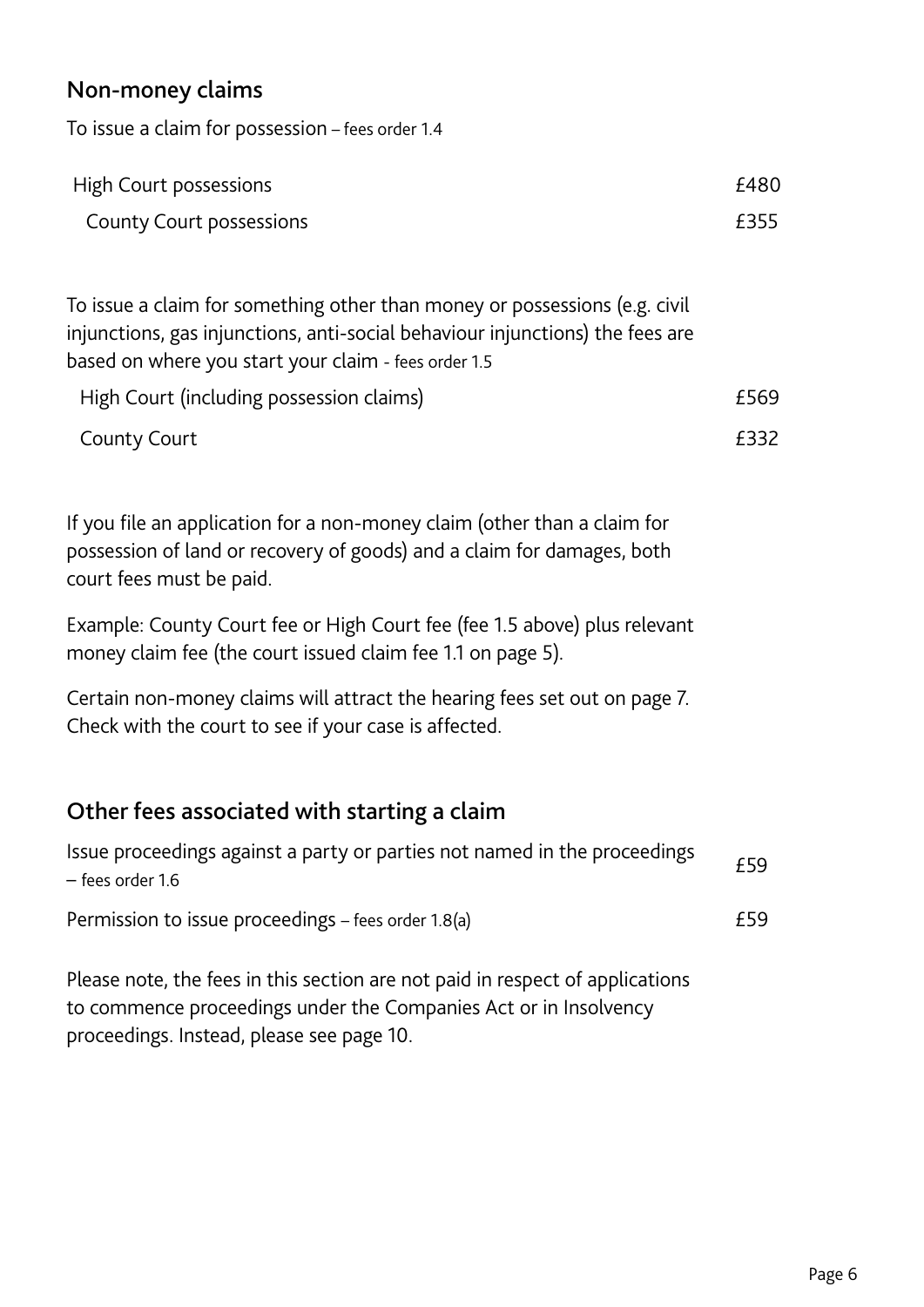### Counterclaims and additional claims

- Money claims the court fee payable (set out on page 5) is based on the value of the counterclaim or additional claims.
- If you need to amend your claim you will need to make an application. Please refer to page 8 for general applications fees. The fee will depend on whether the claim has been served and therefore whether the application is on notice. If you amend the amount claimed you will need to pay the difference for the court fee payable as set out on page 5.
- Non-money claims the court fee payable is based on where the original claim was made, either in the High Court or County Court. The court fees are set out above.

## Costs proceedings

For court fees relating to the issue of costs only or cost assessment proceedings, go to pages 10 and 11.

## **General fees for civil proceedings**

The fees on page 5, for issue of a claim, are payable by the claimant. The hearing fees below are payable by the claimant, unless the case continues on the counterclaim alone, in which case the hearing fees are payable by the defendant.

#### Hearing fees – fees order 2.1

Small Claim Track where the amount claimed is:

| up to $£300$                     | £27  |
|----------------------------------|------|
| between $£300.01$ and $£500$     | £59  |
| between $E$ 500.01 and $E$ 1,000 | £85  |
| between £1,000.01 and £1,500     | £123 |
| between £1,500.01 and £3,000     | £181 |
| more than £3,000                 | £346 |

Please refer to the court leaflet EX306 – The Small claims track in the civil courts for further information.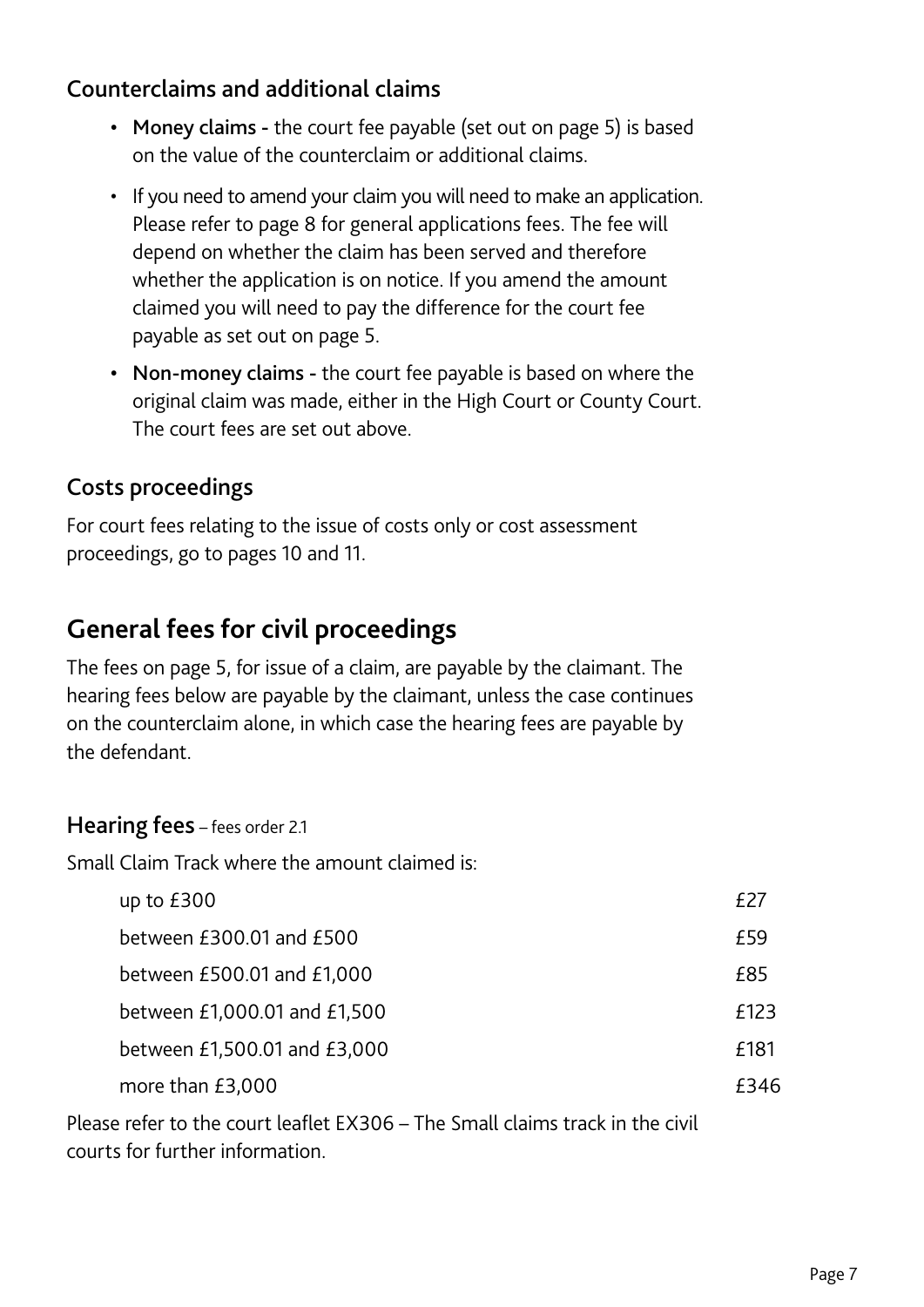## Fast track claim **E545**

#### Multi track claim £1,175

Please refer to the court leaflet EX305 – The Fast Track and the Multi-Track in the civil courts for further information on tracked claims.

- You must pay to the court the hearing fee or file an application for Help with Fees by the date given in the order.
- Failure to pay the fee or make the appropriate application for Help with Fees will result in the claim/counterclaim being struck out with immediate effect without further order and the hearing removed from the list
- If your claim has been struck out, it will no longer exist. You may, if you wish, file an application to have the claim reinstated. However, please note that the application will itself attract a fee and, if the court permits the application to reinstate, that permission will be conditional on payment of the appropriate hearing fee or application for help with fees.
- The hearing will be vacated, a Counterclaim hearing fee is only payable by the defendant (if counterclaim acts alone).
- The hearing fee is non refundable. If parties settle before the hearing fee is due, the hearing fee will not be payable.

#### General applications – fees order 2.4-2.8

| • Application on notice where no other fee is specified.*                                                   | £275 |
|-------------------------------------------------------------------------------------------------------------|------|
| • Application to set aside a County Court judgment.                                                         | £275 |
| • Application by consent or without notice where no other fee is<br>specified.                              | £108 |
| - applications to vary (amend/change) or extend an injunction for<br>protection from harassment or violence | f54  |
| - applications for a payment out of funds deposited in court                                                | £54  |

\*Including creditor applications in the county court relating to the Breathing Space/Debt Moratorium regulations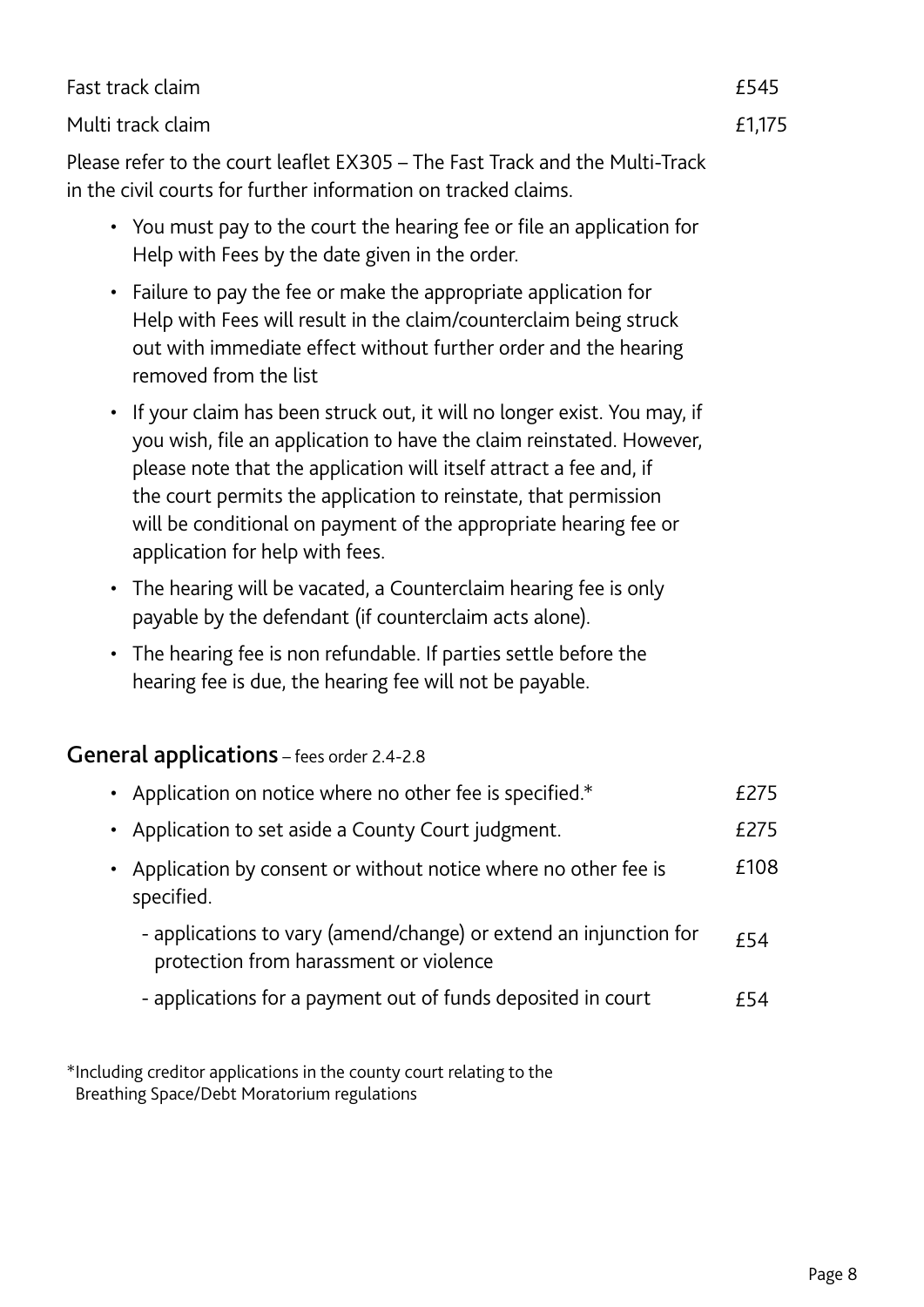**On/With notice** means notification of the application to the other side, regardless of whether there is a hearing or not.

**Without notice** means no notification of the application to the other parties, regardless of whether there is a hearing or not.

If an application by consent or without notice/is refused and is ordered on notice the excess balance of the fee should be paid to the court to process the application on notice.

No fee is payable for an application by consent for an adjournment of a hearing if received by the court at least 14 days before the date of the hearing.

- Application to vary (amend/change) a judgment (or order), suspend enforcement or suspend a warrant of possession or stay a High Court Writ. £14
- Application for a summons or order for a witness to attend court.  $£21$
- Application for a certificate of satisfaction/cancellation of a rippited to the certificate of satisfaction, cancellation of a<br>judgment debt.

**Bulk applications** - An application without notice fee is charged for each case to substitute or change a parties name.

The only exception is CCBC cases where bulk applications are automated and therefore only one fee is payable per application with multiple cases.

These applications are not payable in respect of general applications to court under the Companies Act and Insolvency proceedings see page 10.

#### Appeals – fees order 2.2-2.3

Please refer to the court leaflet EX340 – I want to appeal - what should I do for further information.

On filing an appellant's notice or respondent's notice in the:

| • High Court         | £259 |
|----------------------|------|
| • County Court       |      |
| - Small claims track | £129 |
| - All other claims   | £151 |
| $\blacksquare$       |      |

Other fees are payable in appeal proceedings where applications are made. These fees do not apply on appeals against a decision made in detailed cost assessment proceedings (see page 12).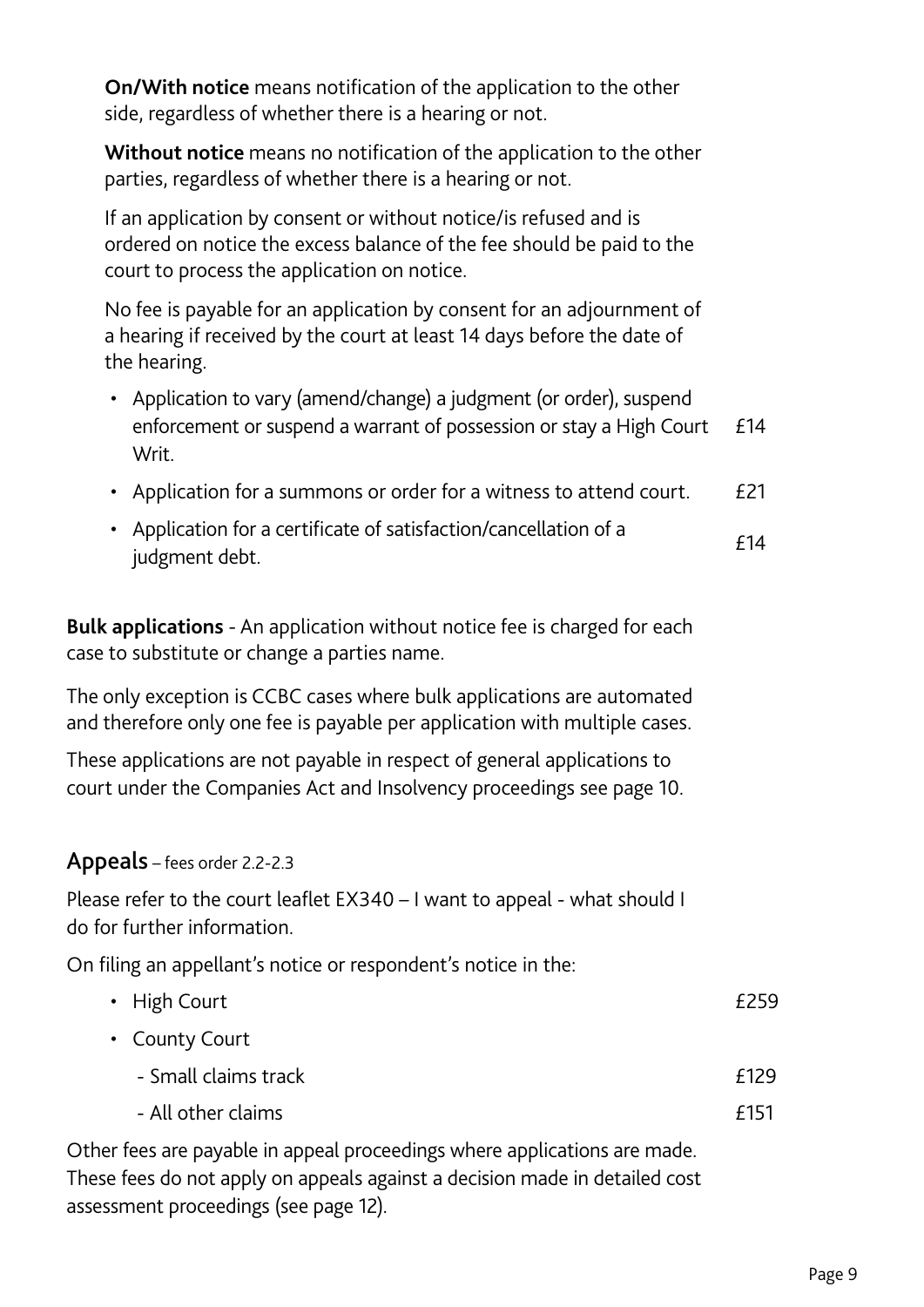## **Companies Acts and Insolvency proceedings**

Companies Act 1985, Companies Act 2006 and Insolvency Act 1986 (High Court and county court) – fees order 3.1-3.12

### Bankruptcy and company winding-up petitions

| • Entering a petition to make someone who owes you money<br>bankrupt (creditor's petition). | £302 |
|---------------------------------------------------------------------------------------------|------|
| • Entering a winding-up petition (companies only).                                          | £302 |
| • Entering a petition order for an administration order.                                    | £302 |
| • Any other petition.                                                                       | F302 |

These are just the court fees. An additional amount, known as the Official Receiver's deposit, is payable at the same time as the court fee. The court processing your application will tell you how much the deposit is.

**Note:** Some insolvency proceedings are allocated to the multi-track and will attract the multi-track hearing fees set out on page 5. Check with the court to see if your case is affected.

#### Other applications

| Application under the Companies Acts or the Insolvency Act 1986<br>other than one brought by petition and where no other fee is<br>specified (not payable when made in existing proceedings)<br>- fees order 3.5                                                                   | £280 |
|------------------------------------------------------------------------------------------------------------------------------------------------------------------------------------------------------------------------------------------------------------------------------------|------|
| • Application to convert a voluntary arrangement into a bankruptcy<br>or winding $up$ – fees order 3.6                                                                                                                                                                             | £160 |
| • Application on notice in existing insolvency or Companies Act<br>proceedings where no other fee is specified - fees order 3.12                                                                                                                                                   | £99  |
| • Application by consent or without notice in existing insolvency or<br>Companies Act proceedings where no other fee is specified - fees<br>order 3.11                                                                                                                             | £26  |
| • Request for a certificate of discharge from bankruptcy<br>$-$ fees order 3.4(a)                                                                                                                                                                                                  | £75  |
| Request for a copy of a certificate of discharge from bankruptcy<br>$-$ fees order 3.4(b)                                                                                                                                                                                          | £11  |
| • Application to challenge a debt advisor's decision (non-disclosure<br>of residential address) under regulation 38(9) of the Debt Respite<br>Scheme (Breathing Space Moratorium and Mental Health Crisis<br>Moratorium) (England and Wales) Regulations 2020<br>- fees order 1.10 | £5   |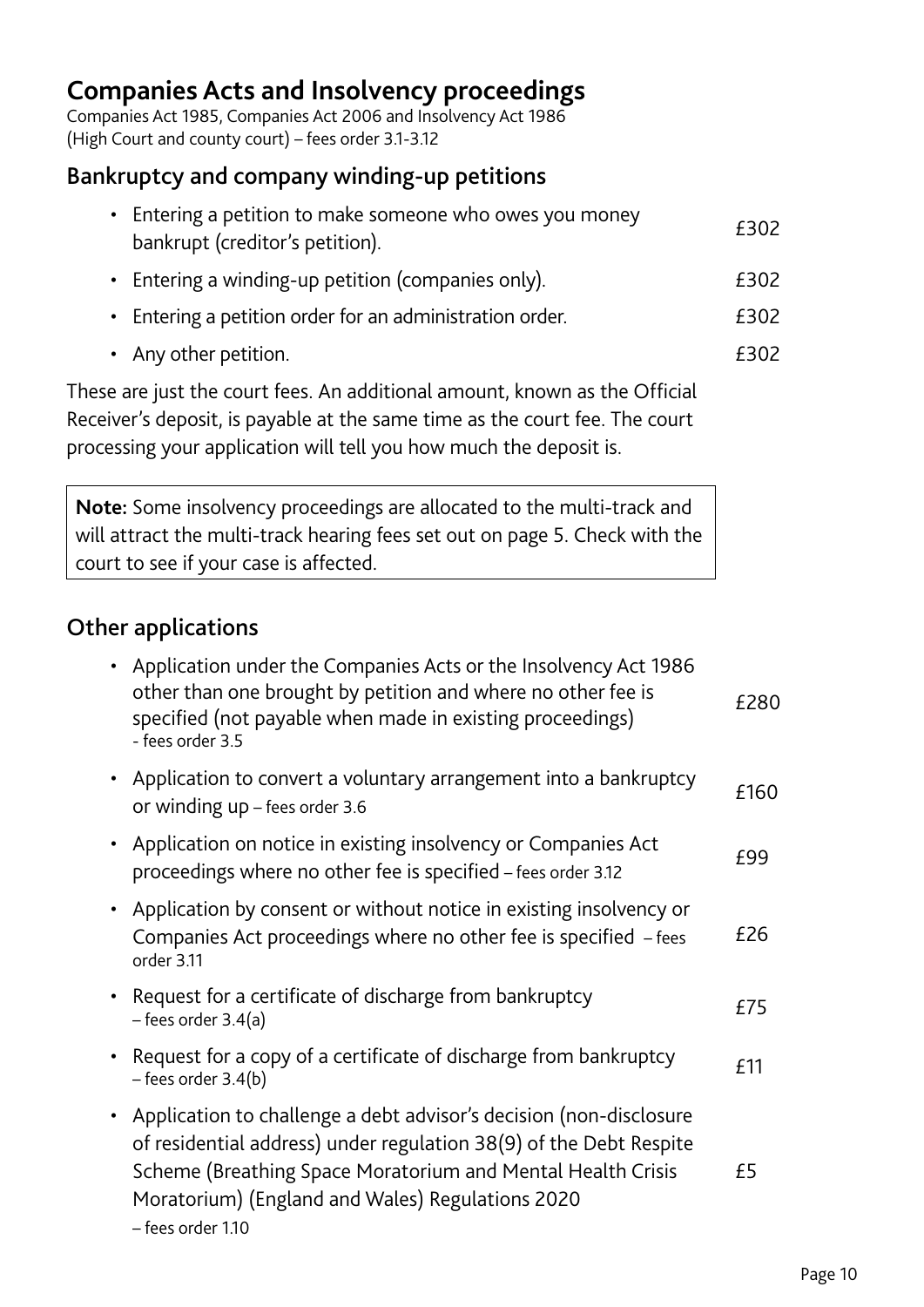#### Bankruptcy searches

| • On a general search in the records of the High Court for each<br>15 minutes or part 15 minutes - fees order 10.3                                   | <b>f</b> 12 |
|------------------------------------------------------------------------------------------------------------------------------------------------------|-------------|
| • On a search in person, including where a court officer searches the<br>bankruptcy and companies records in the County Court<br>$-$ fees order 3.13 | £45         |

## **Other civil court fees**

#### Copy documents – fees order 4.1-4.2

If you ask the court to make copies of documents, receive or send a fax on your behalf, or provide a copy of a document already provided:

| • For between one and ten pages of any document. | f 11         |
|--------------------------------------------------|--------------|
| • For each subsequent page.                      | 50p per page |
|                                                  |              |

• For copies of documents provided on computer disk or other electronic form. E11

#### Costs-only proceedings – fees order 1.8(b)

Where parties have agreed a dispute without issuing a claim or petition, but the issue of costs has not been agreed, either party can issue a claim for costs only proceedings.

• Starting costs-only proceedings. £59

#### Costs assessment proceedings – fees order 1.8(b)

Where a client is legally represented and there is a dispute over the amount of costs payable to the solicitor, the client can make an application for the costs to be assessed by the court.

• Application for an order under Part 3 of the Solicitors Act 1974 for repredention for an order and entitled on the solidition side  $f59$ <br>the assessment of costs.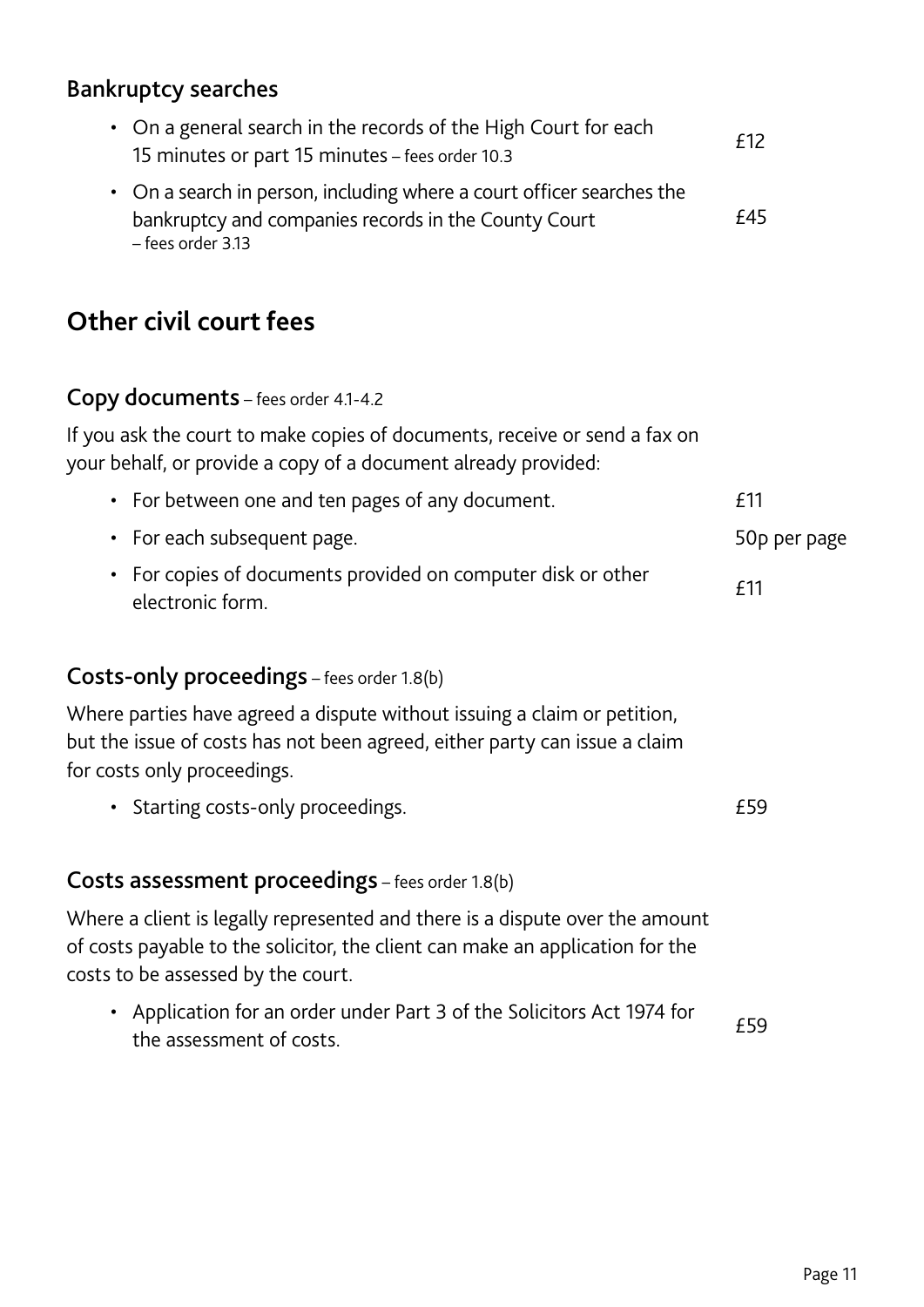#### Determination of costs – fees order 5.1

On filing a request for a detailed assessment:

• Where the party who files the request is legally aided or funded by The Legal Aid Agency (LAA).

Where the following applications are made, the fee depends on the amount of costs being claimed:

- Filing a request for a detailed assessment where the party filing the request is not legally aided or funded by the LAA; or
- Request for a hearing date for the assessment of costs following an order under Part 3 of the Solicitors Act 1974

where the costs claimed are: – fees order 5.2

| up to £15,000          | £398   |
|------------------------|--------|
| £15,000.01 – £50,000   | £801   |
| £50,000.01 - £100,000  | £1,192 |
| £100,000.01 – £150,000 | £1,595 |
| £150,000.01 - £200,000 | £1,992 |
| £200,000.01 - £300,000 | £2,988 |
| £300,000.01 - £500,000 | £4,980 |
| more than $£500,000$   | £6,640 |

| • Appeal against a decision made in detailed assessment proceedings<br>- fees order 5.4                                                                                                                          | £249 |
|------------------------------------------------------------------------------------------------------------------------------------------------------------------------------------------------------------------|------|
| • Request to issue a default costs certificate - fees order 5.3                                                                                                                                                  | £71  |
| • Request or application to set aside a default costs certificate<br>- fees order 5.5                                                                                                                            | £130 |
| • Application for approval of a costs certificate payable from the<br>Civil Legal Aid Fund (only applicable if the original request for<br>detailed assessment was filed before 1 July 2013) - fees order 2.5(b) | £54  |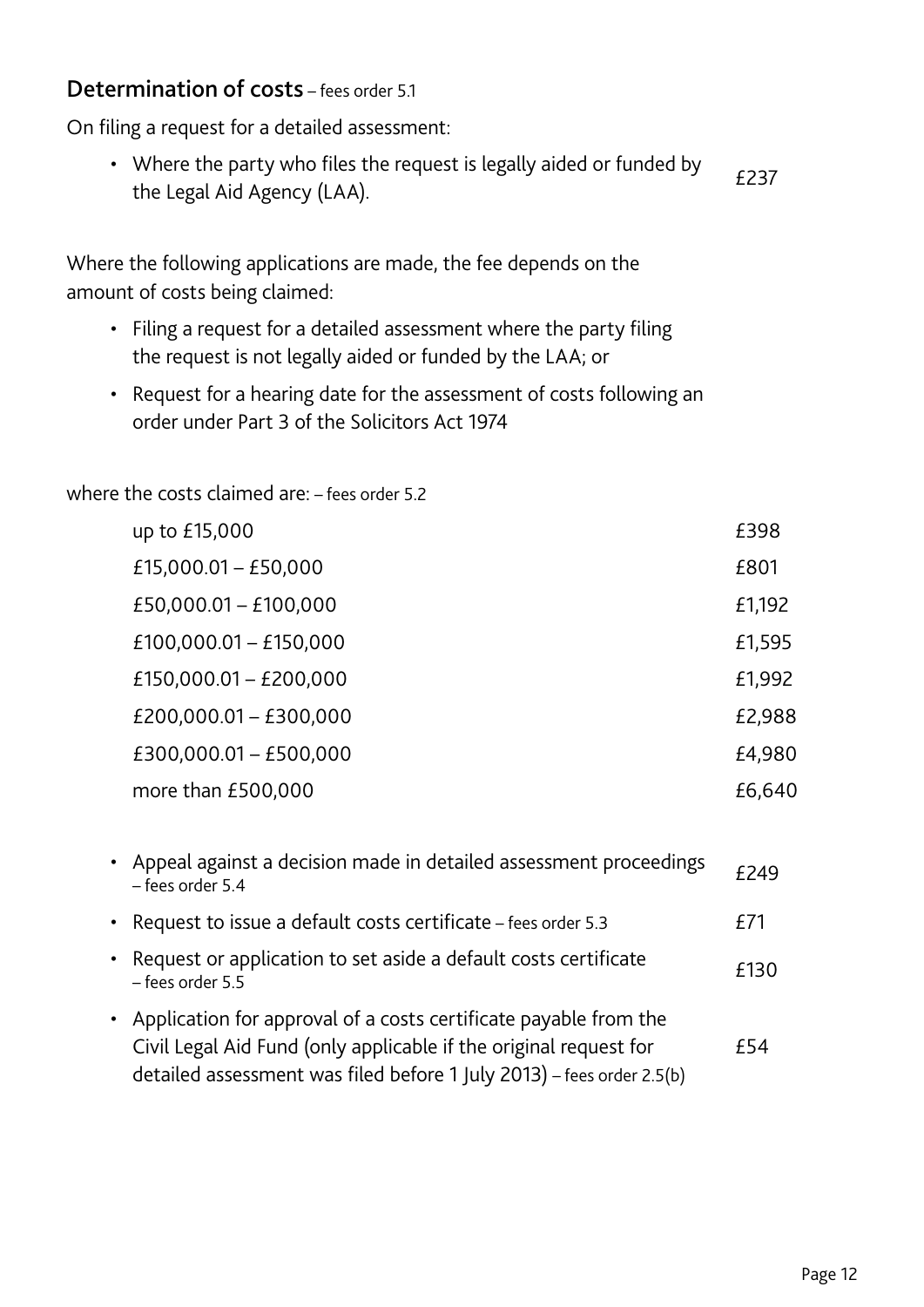## **Civil Enforcement proceedings**

If the court has ordered someone to pay you a sum of money or to return your goods, property or land, and they have not done so, you can issue enforcement proceedings.

#### Order to obtain information from a debtor

| • To issue an application for an order for a debtor or other person to | £59 |
|------------------------------------------------------------------------|-----|
| attend court to provide information – fees order 8.3                   |     |

• To request Bailiff service of an order for a debtor to attend court for questioning – fees order 8A.1 £119

#### Warrants – fees order 8.1-8.2 and 8.6

|  |  | • To issue a warrant of control (recovery of a sum of money) | £83 |
|--|--|--------------------------------------------------------------|-----|
|--|--|--------------------------------------------------------------|-----|

- To issue a warrant of delivery (for goods). The same state of the state of the state of the state of the state of the state of the state of the state of the state of the state of the state of the state of the state of th
- To issue a warrant of possession (recovery of a property or land). E130
- To request a further attempt to execute a warrant at a new address, except where a warrant has been suspended.

#### Writs (High Court only) - fees order 7.1

| • Sealing a writ of control (recovery of a sum of money).                                                  | £71 |
|------------------------------------------------------------------------------------------------------------|-----|
| • Sealing a writ of delivery (for goods).                                                                  | £71 |
| $\sigma$ . It is a set of a set of $\sigma$ is a set of $\sigma$ is a set of $\sigma$ is a set of $\sigma$ | -71 |

• Sealing a writ of possession (recovery of a property or land).  $E71$ 

Where a warrant or writ of delivery or possession also includes a claim for money, there is no additional fee.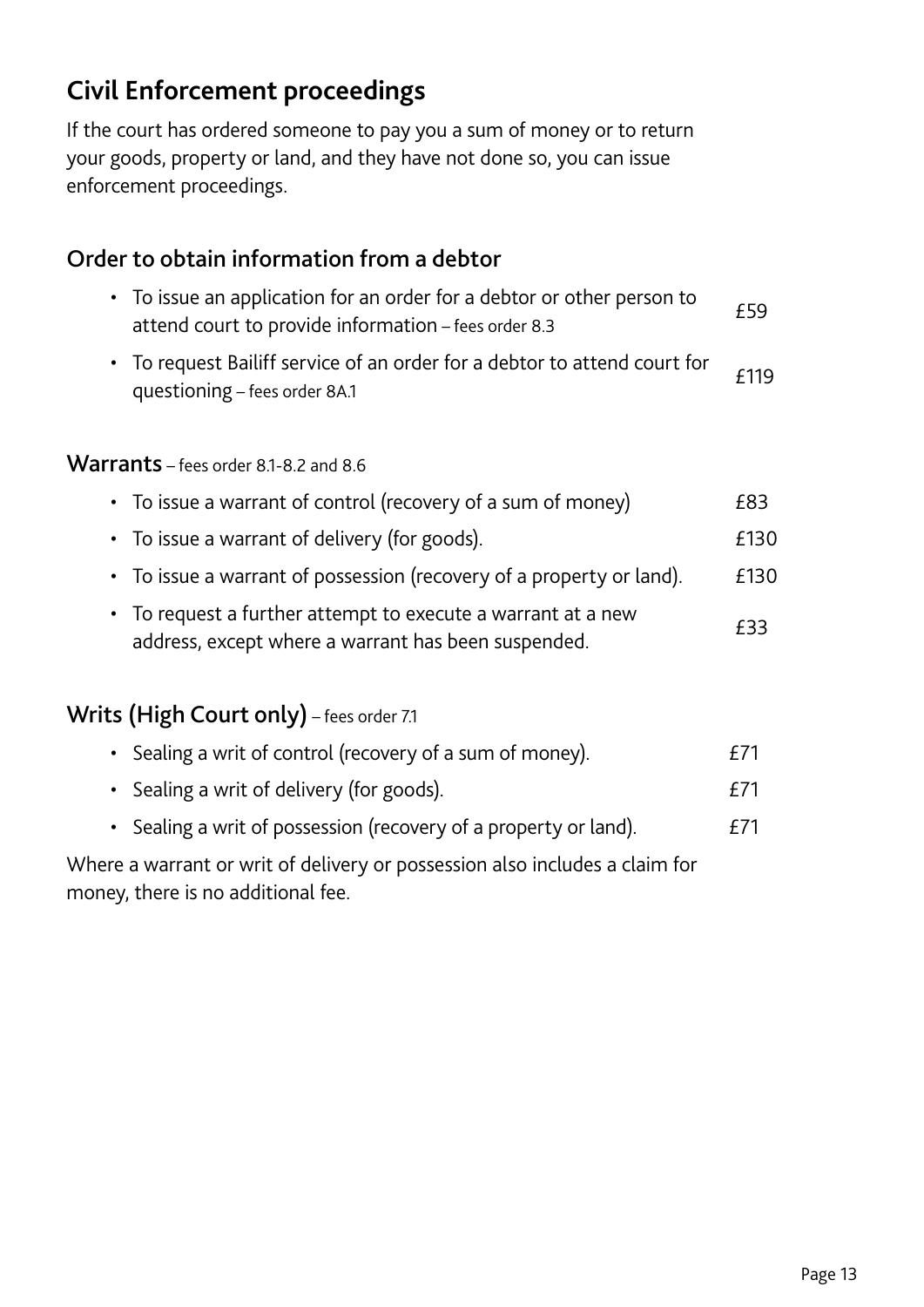## Attachment of earnings - fees order 8.7

| • Application for an attachment of earnings order (a fee is payable<br>for each defendant against whom the order is requested).                                                                                                                                                                                                                       | £119 |
|-------------------------------------------------------------------------------------------------------------------------------------------------------------------------------------------------------------------------------------------------------------------------------------------------------------------------------------------------------|------|
| On a consolidated attachment of earnings order, a fee of 10p for every £1,<br>or part £1, of money paid into court, is deducted from the money before it<br>is paid out to the creditors.                                                                                                                                                             |      |
| Please refer to court leaflet EX323 - Attachment of earnings for further<br>information.                                                                                                                                                                                                                                                              |      |
| <b>Enforcing an award in the County Court</b> – fees order 8.9                                                                                                                                                                                                                                                                                        |      |
| • Application for the enforcement of an award for a sum of money<br>or other decision made by any court, tribunal, body or person<br>other than the High Court or County Court or, in respect of the<br>enforcement of an award for a sum of money, the First-tier Tribunal,<br>Upper Tribunal, Employment Tribunal or Employment Appeal<br>Tribunal. | £47  |
| Enforcing an award in the High Court - fees order 7.5                                                                                                                                                                                                                                                                                                 |      |
| • Request or application:                                                                                                                                                                                                                                                                                                                             | £71  |
| - to register a judgment or order; or                                                                                                                                                                                                                                                                                                                 |      |
| - for permission to enforce an arbitration award; or                                                                                                                                                                                                                                                                                                  |      |
| - for a certificate or certified copy of a judgment or order for<br>use abroad.                                                                                                                                                                                                                                                                       |      |
| <b>Charging order</b> – fees order 8.4(b)                                                                                                                                                                                                                                                                                                             |      |
| Please refer to the court leaflet EX325 - Third party debt orders and<br>charging orders for further information.                                                                                                                                                                                                                                     |      |
| • Application for a charging order.<br>(A fee is payable for each charging order applied for).                                                                                                                                                                                                                                                        | £119 |
| <b>Third party debt order</b> – fees order 8.4(a)                                                                                                                                                                                                                                                                                                     |      |
| Please refer to the court leaflet EX325 – Third party debt orders and<br>charging orders for further information.                                                                                                                                                                                                                                     |      |
| • Application for a third party debt order.<br>(A fee is payable for each party against whom the order is requested).                                                                                                                                                                                                                                 | £119 |
|                                                                                                                                                                                                                                                                                                                                                       |      |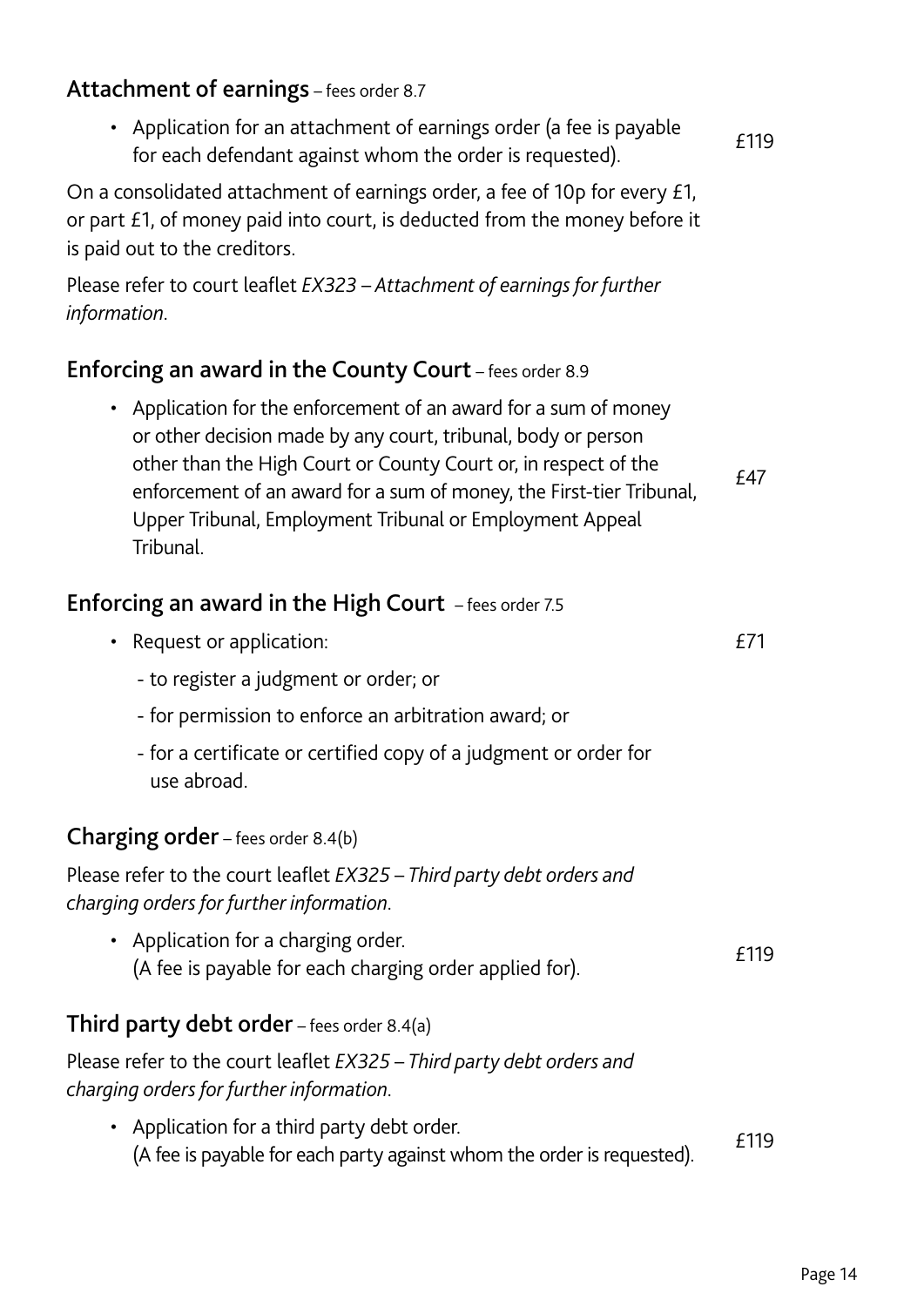#### Judgment summons – fees order 8.5

• Application for a judgment summons. £119

#### Certified Enforcement Agent

Application – fees order 1.5

• Other non-money fee for County Courts £332

#### For all Civil Magistrates fees please refer to the Magistrates' Courts fees order www.legislation.gov.uk

## **Family court fees**

Not all courts can deal with family cases. You can find the full list of courts, and information about what work they do, online at **www.gov.uk/find-court-tribunal** or by phoning your local court.

### Marriage and civil partnership proceedings

| • Filing an application for a divorce, nullity or civil partnership<br>dissolution – fees order 1.2                                   | £593        |
|---------------------------------------------------------------------------------------------------------------------------------------|-------------|
| • Filing an application for judicial separation – fees order 1.3                                                                      | £365        |
| • Filing an application for a second or subsequent matrimonial or<br>civil partnership order with permission granted - fees order 1.5 | £95         |
| • Filing an answer to an application for a matrimonial or<br>civil partnership order – fees order 1.6                                 | £245        |
| • Filing an amended application for a matrimonial or<br>civil partnership order - fees order 1.5                                      | £95         |
| • Filing an application to start proceedings where no other fee is<br>specified - fee order 1.1                                       | <b>£245</b> |
| • Filing a Declaration as to marital status, parentage, legitimacy or<br>adoptions effected overseas – fees order 1.3                 | £365        |

#### Financial orders

| • Application for a financial order, other than by consent - fees order 5.4 | £275 |
|-----------------------------------------------------------------------------|------|
| • Application by consent for a financial order – fees order 5.1             | £53  |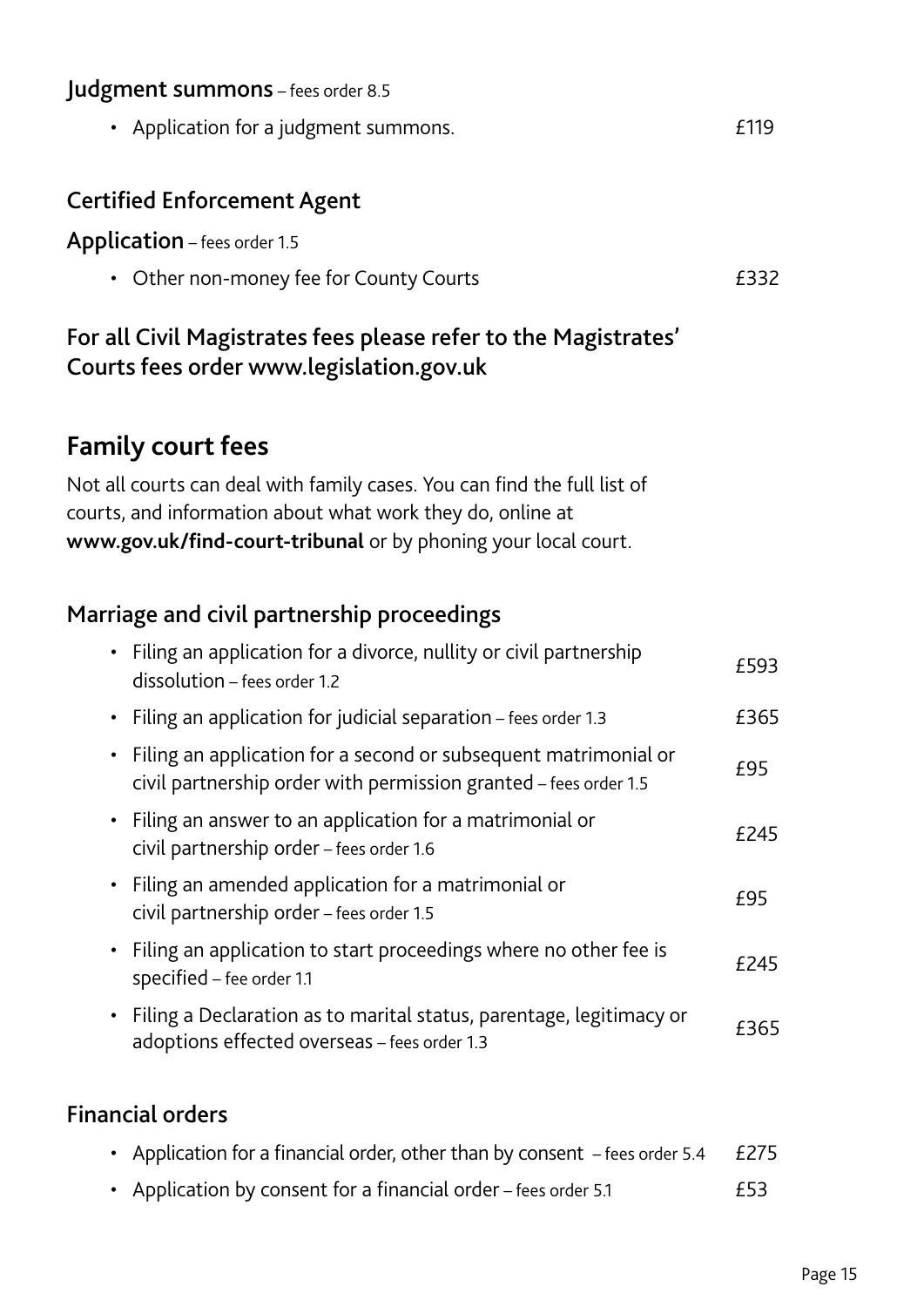## Applications for injunctions

Family homes and domestic violence applications:

- Application for a non-molestation order.  $\blacksquare$  No fee payable
- Application for an occupation order.

## Forced Marriage and Female Genital Mutilation Protection Order applications

No fee is payable by an applicant to issue Forced Marriage or Female Genital Mutilation Protection Order proceedings or to apply to amend, vary or extend an order.

#### Children

The court leaflet *'CB1 - Making an Application – Children and the Family Courts'* provides more information on the types of Children Act applications and who can make them. A selection of the more common applications are set out below:

### Applications under the Children Act 1989 – fees order 2.1

- Any new applications under the Children Act 1989 to request permission to issue proceedings or for an order or directions to be made concerning the child(ren) e.g. Child Arrangements Order, Prohibited Steps Order, Specific Issue Order or Special guardianship order - with the exception of applications for care and supervision orders which are issued by Local Authorities. £232
- An application for an enforcement order under the Children Act 1989 or an order for compensation for financial loss, due to the breakdown of a child arrangement order £232
- Application to revoke, amend, extend or take action following the breach of an existing Children Act 1989 enforcement order **E102**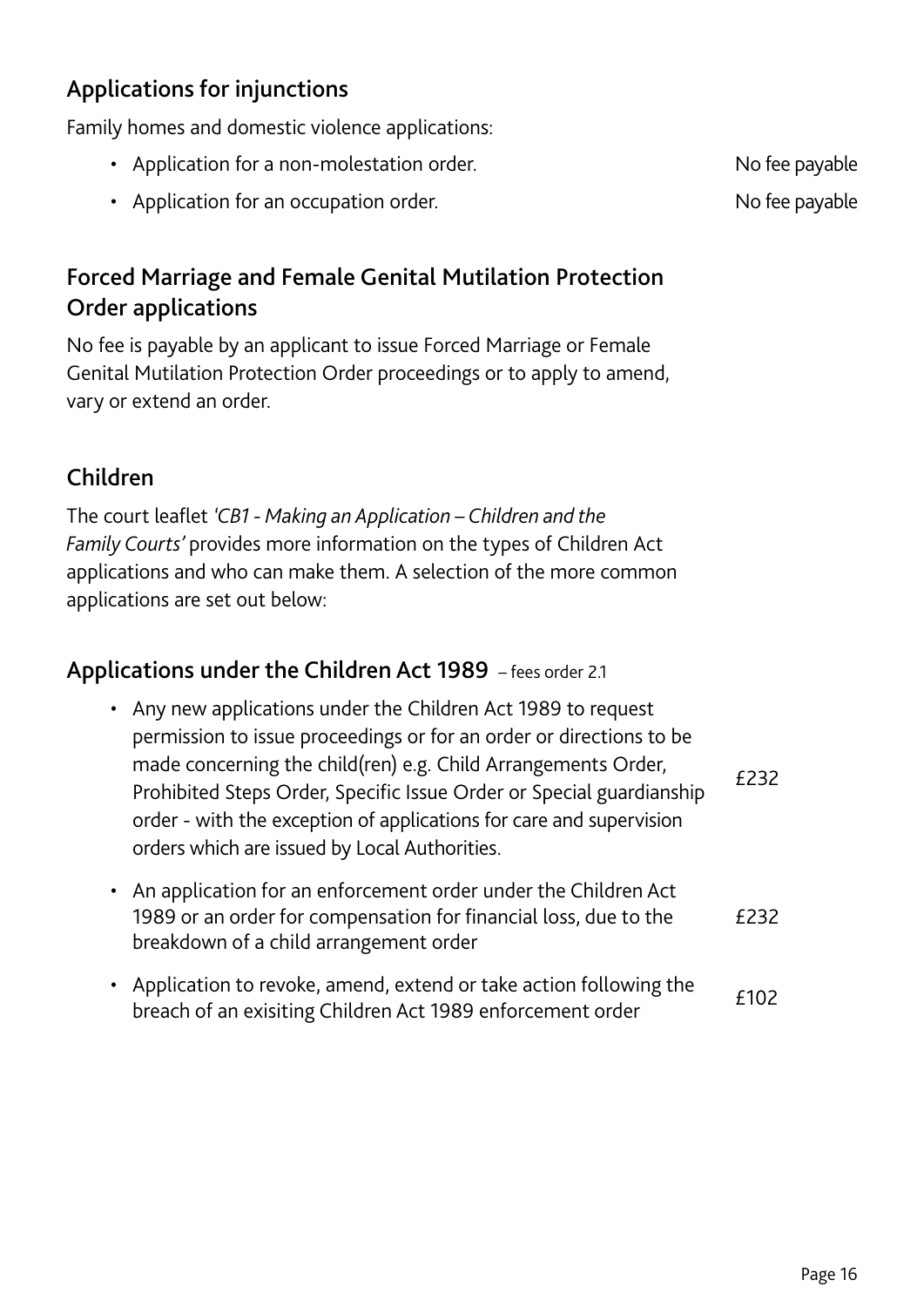There are only two instances in the family fees order where £245 is payable, Proceedings under the Children Act 1989 is not one of them. They are:

| • Fee 1.1 of the family fees order - On filing an application to start                                                   | £245 |
|--------------------------------------------------------------------------------------------------------------------------|------|
| proceedings where no other fee is specified.                                                                             |      |
| — <i>4 —</i> 6 de de de de de la de 1950 de 1950 de 1950 de 1950 de 1950 de 1950 de 1950 de 1950 de 1950 de 1950 de 1950 |      |

• Fee 1.6 of the family fees order - On filing an answer to an application for a matrimonial or civil partnership order.

Applications to issue new proceedings under the Children Act 1989 are defined as any application for an order where there are no proceedings for the child(ren) currently being considered by the court. If proceedings under the Children Act 1989 are already being considered for the child(ren) the application fee for applications within proceedings will be charged. See the section headed 'Applications within proceedings' for further details.

Please note an application for enforcement should be made first with a fee of £232 and only thereafter an application for a breach with a fee of £102 can be made.

Adoption – fees order 3.1-3.3

| • On an application for permission, or an order |   |  |  |  | £183 |
|-------------------------------------------------|---|--|--|--|------|
|                                                 | . |  |  |  |      |

One child or multiple siblings filed together is one fee of £183. If filed separately, and at different times, then a fee is payable of £183 each time.

• Application for a placement order (section 22)  $\epsilon$  490

One child or multiple siblings filed together is one fee of £490. If filed separately, and at different times, then a fee is payable of £490 each time.

• Revocation of placement fee **EXACTE 183** 

If you are issuing applications for siblings at the same time only one fee is payable.

## Children Act and adoption applications Where an application is made or permission is sought under two or more provisions of the Children Act 1989, or the Adoption and Children Act 2002, or the Children and Adoption Act 2006, only one fee is payable, and if the fees are different, the highest fee is paid.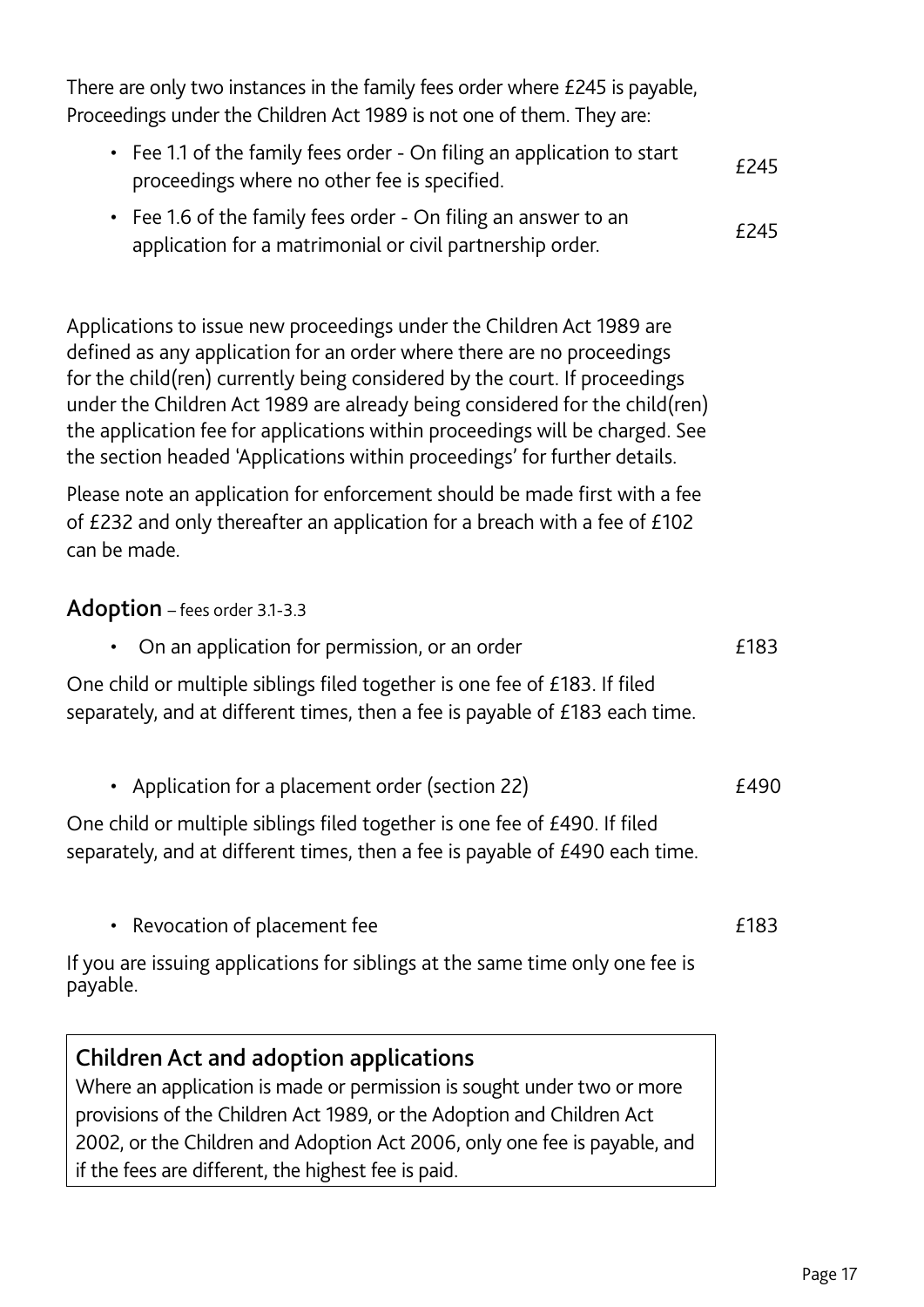#### Maintenance orders

Please see the family enforcement proceedings (pages 18 and 19) section for details of the fees applicable when applying for an order to enforce an order for the payment of money. If you wish to vary an existing Maintenance Order see the Applications within Proceedings section.

#### Applications within proceedings

- Application on notice where no other fee is specified fees order 5.3  $E167$
- Application by consent or without notice where no other fee is specified, e.g application to vacate or adjourn a hearing – fees order 5.1 £53
	- **On/With notice** means notification of the application to the other side, regardless of whether there is a hearing or not.
	- **Without notice** means no notification of the application to the other parties, regardless of whether there is a hearing or not.

#### **Appeals**

On filing a notice of appeal:

• On filing an appeal notice from a district judge, one or more lay justices (Magistrates), a justices' clerk or an assistant to a justices' clerk, except appeal against decisions under the Children Act 1989 – fees order 6.1 £125

If you are issuing applications for siblings at the same time only one fee is payable.

• Of any provision of the Children Act 1989, except in relation to appeals for breach of or revocation of an enforcement order – fees order 2.3-2.4 £215

#### Family Request for service - fees order 15.1

- Request for service by a Bailiff for any document.  $\epsilon$ 45
- Request for bailiff service on an application for non-molestation, occupation, forced marriage or female genital mutilation orders made by the applicant or third-party applicant. No fee payable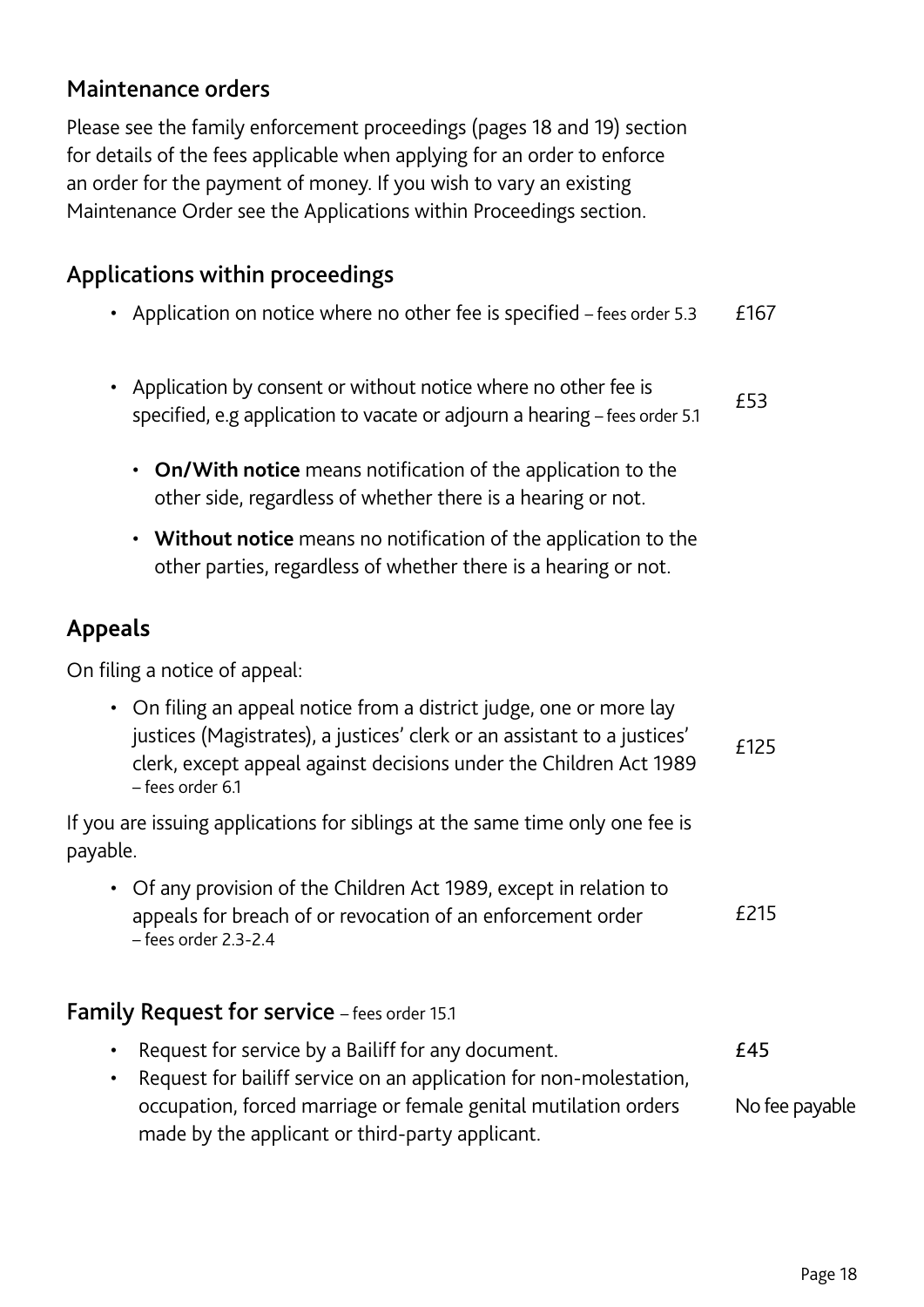## **Other family fees**

#### Copy documents – fees order 8.1-8.2

If you ask the court to make copies of documents, receive or send a fax for you, or provide a copy of a document already provided:

| For between one and ten pages of any document.<br>$\bullet$                                                                                       | £11          |
|---------------------------------------------------------------------------------------------------------------------------------------------------|--------------|
| For each subsequent page of the same document.<br>$\bullet$                                                                                       | 50p per page |
| For copies of documents provided on computer disk or other<br>electronic form.                                                                    | £11          |
| Family Determination of costs - fees order 9.1-9.5                                                                                                |              |
| On filing a request for a detailed assessment:                                                                                                    |              |
| Where the party who files the request is legally aided or funded by<br>the Legal Aid Agency (LAA).                                                | £94          |
| Where the following applications are made, the fee payable depends on<br>the amount of costs being claimed:                                       |              |
| Filing a request for a detailed assessment where the party filing the<br>$\bullet$<br>request is not legally aided or funded by the LAA; or       |              |
| Request for a hearing date for the assessment of costs following an order<br>under Part 3 of the Solicitors Act 1974 where the costs claimed are: |              |
| up to £15,000                                                                                                                                     | £335         |
| £15,000.01 – £50,000                                                                                                                              | £675         |
| $£50,000.01 - £100,000$                                                                                                                           | £1,005       |
| £100,000.01 - £150,000                                                                                                                            | £1,345       |
| £150,000.01 - £200,000                                                                                                                            | £1,680       |
| £200,000.01 - £300,000                                                                                                                            | £2,520       |
| £300,000.01 - £500,000                                                                                                                            | £4,200       |
| more than £500,000                                                                                                                                | £5,600       |
|                                                                                                                                                   |              |

| • Appeal against a decision made in detailed assessment proceedings. | £210 |
|----------------------------------------------------------------------|------|
| • Request to issue a default costs certificate.                      | £65  |
| • Request or application to set aside a default costs certificate.   | £110 |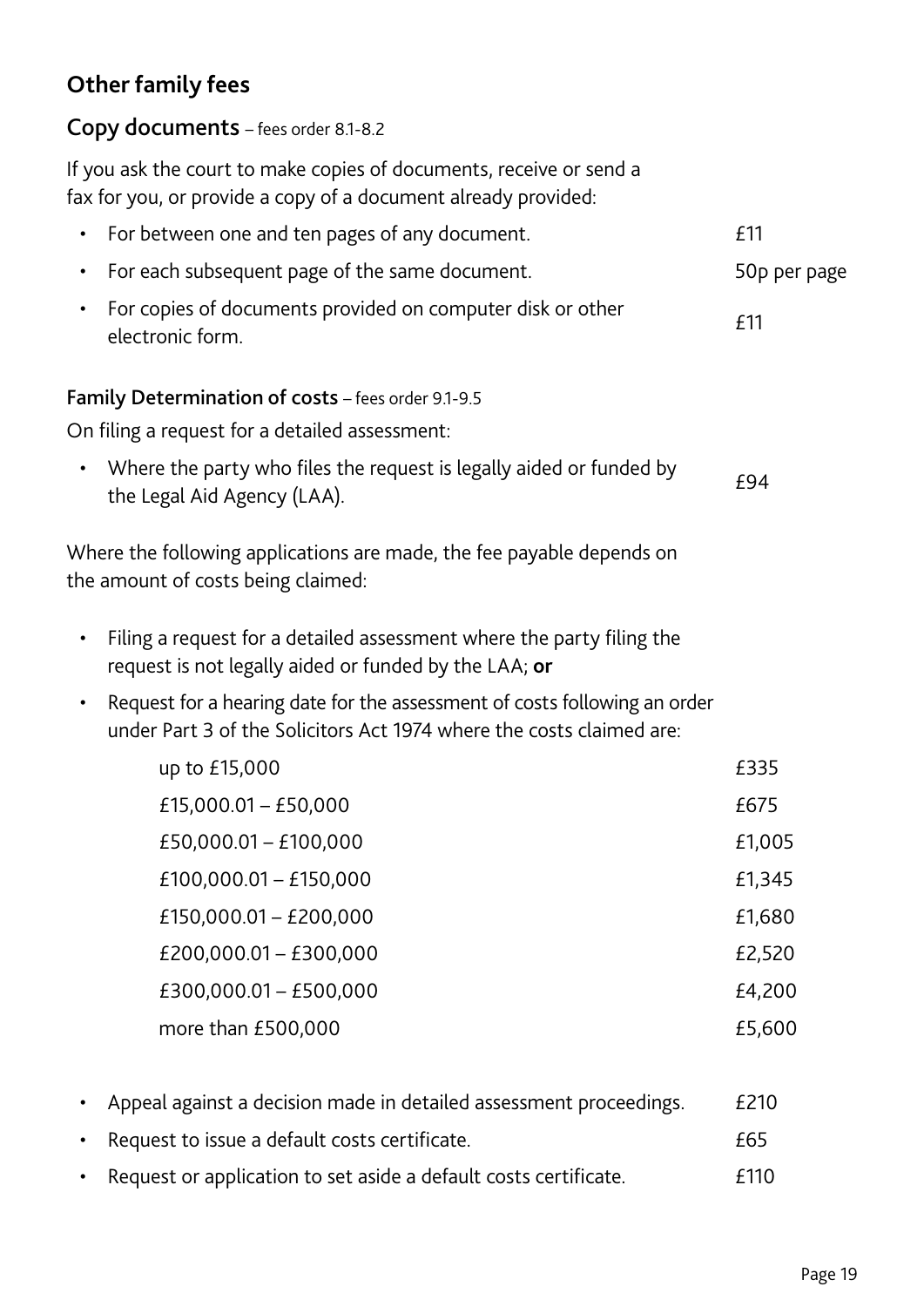#### Family Enforcement proceedings

If the court has ordered someone to pay you a sum of money or to return your goods, property or land, and they have not done so, you can issue enforcement proceedings.

## Method of enforcement as the Court may consider

#### appropriate - fees order 5.1

• Application in the family court for an order for such method of reprediction in the family court for an order for such method of E53<br>enforcement as the court may consider appropriate

#### Order to obtain information from a debtor - fees order 12.1

- To issue an application for an order for a debtor or other person to attend court to provide information.
- To request Bailiff service of an order for a debtor to attend court for ro request bann service or an order for a debtor to attend coart for  $f100$

#### Attachment of earnings - fees order 12.5

• Application for an attachment of earnings order (a fee is payable for each defendant against whom the order is requested).

#### Charging order - fees order 12.3

• Application for a charging order. (A fee is payable for each charging repredention for a charging order. (The end payable for each enarging  $E38$ 

#### Judgment summons - fees order 12.4

• Application for a judgment summons. £73

#### Third party debt order

- Application for a third party debt or garnishee order/Appointment of Receiver. (A fee is payable for each party against whom the order is requested) - fees order 12.2 £77
- Application for enforcement of a judgement or order fees order 13.1 E100